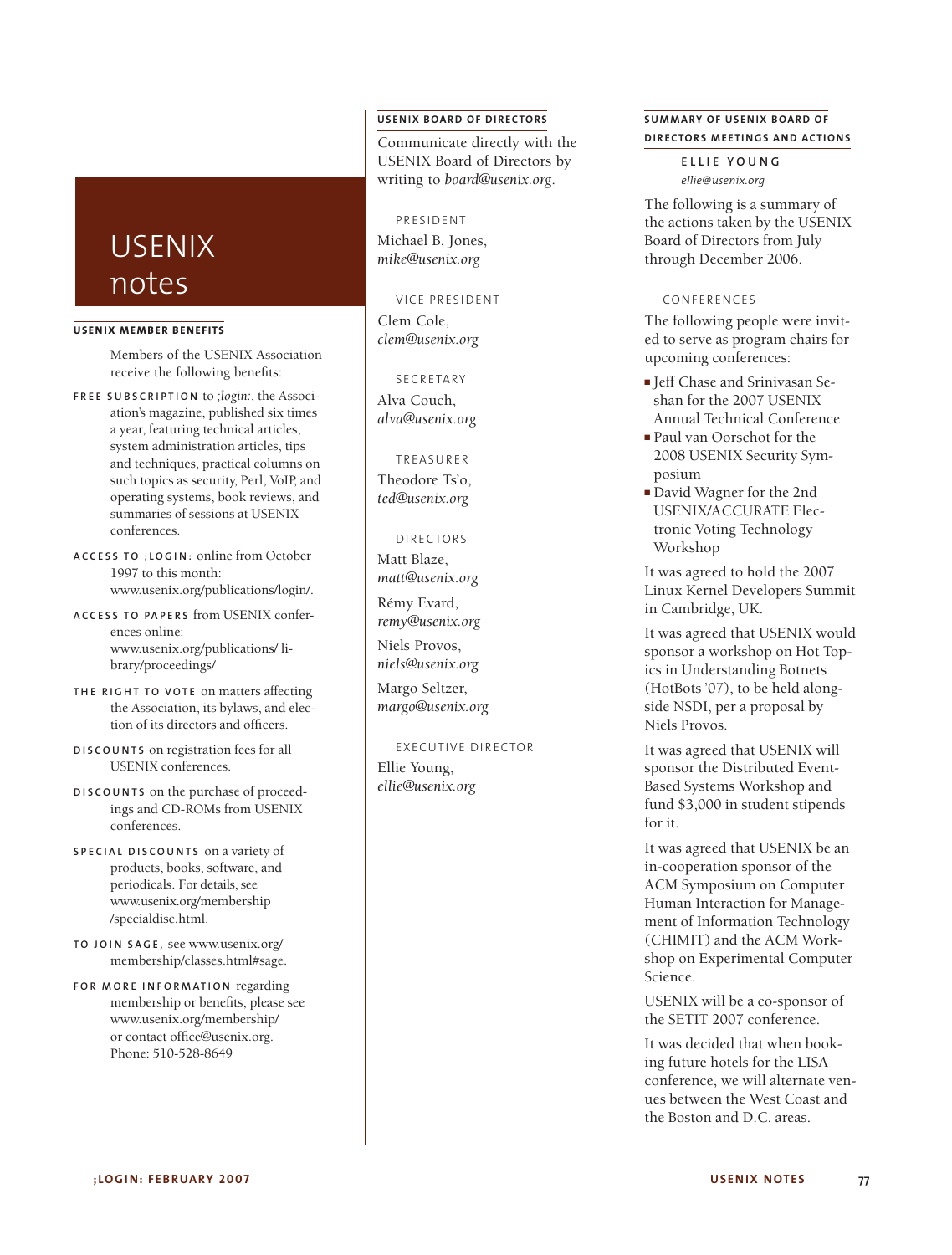### TRAINING

It was agreed to proceed with discussions with the SANS Institute on offering tutorials at each other's events.

## OUTREACH/GOOD WORKS

It was agreed, per a proposal from Garth Gibson, that USENIX would host a repository of computer anomaly data.

It was agreed to contribute \$15,000 to the USA Computing Olympiad in 2007, per a proposal from Rob Kolstad.

Niels Provos will liaison with Kirk McKusick on BSD issues/ conferences.

It was agreed to continue funding POSIX and ISO SC22 standards activities in 2007, with an additional amount to support attendance at the C++ meeting in Oxford.

#### FINANCES

The registration fees for the USENIX Annual Technical Conference were raised by \$10 per day, and for FAST and NSDI by \$20 for the three-day technical session registration. The registration fees for HotOS were reduced to match those of the other USENIX three-day workshops.

Member dues, which had not been raised since 2005, were increased by \$5.00 for USENIX and SAGE, in order to cover increased costs.

A first-draft budget for 2007 was approved in December 2006, and the auditor was selected to perform the audit of the 2006 financial statements.

#### SAGE

Upon notification that Strata Rose Chalup was stepping down as SAGE Programs Director, the USENIX Board of Directors passed a motion thanking Strata for her services to USENIX,

SAGE, and the profession of system administration. At this time, SAGE activities will be managed by Jane-Ellen Long, with assistance from Tony Del Porto and oversight and guidance from Alva Couch, who is chair of the SAGE subcommittee of the USENIX Board of Directors.

### **SAGE UPDATE**

## **J A N E - E L L E N L O N G**

*jel@usenix.org*

## **A L V A C O U C H** *alva@usenix.org*

A lot has been happening lately. The sad news first: Strata has moved on to nurture her growing consulting practice at Virtual.Net Inc. We'll miss her vision, her dedication, and her humor. We hope she'll drop in from time to time to cheer us and nudge us into the future, and of course SAGE members can always catch her on the sage-members discussion list. (Haven't joined yet? See www.sage.org/lists/.)

# ALL ABOUT LISA

Those of you who weren't lucky enough to be among the over 1,200 attendees of this year's LISA Conference can now listen to Cory Doctorow's fascinating keynote address and to Alva Couch's own provocative "lunch & learn" session on "The Future of System Administration: How to Stop Worrying and Learn to Love Self-Managing Systems." Even if you did attend the fourtrack LISA, you probably had to make some hard choices among sessions. Now's your chance to catch up on what you missed: All the refereed papers are open to USENIX and SAGE members online, and many talk slides are up as well, at www.usenix.org /events/lisa06/tech/.

We are delighted that Paul Anderson has agreed to chair LISA

'07. Paul has been a contributor to SAGE and USENIX for many years. He is the author of a SAGE booklet on system configuration, as well as a SAGE white paper on the topic; he's organized the Configuration Management Workshop at LISA every year since 2002; and he's the principal author of LCFG. Watch the SAGE Web home page for the Call for Papers, coming in early 2007: www.sage.org/index.html #confs.

We are pleased to announce that, once again, two SAGE awards were presented at LISA '6. The Outstanding Achievement Award went to Tobias Oetiker and Dave Rand, and the Chuck Yerkes Award went to Doug Hughes. Read more at www.sage.org /about/outstanding.html and www.sage.org/about/yerkes.html.

## SAGE SHORT TOPICS GET LONGER

*Internet Postmaster: Duties and Responsibilities,* by Nick Christenson and Brad Knowles, is now online at www.sage.org/pubs /15\_postmaster/. Available very soon: *Host Configuration and Maintenance with Cfengine,* from The Source, a.k.a. Mark Burgess and his henchwoman Æleen Frisch, who have taught many of you in LISA training classes. This booklet was inspired by a discussion on sage-members.

*YouChoose:* SAGE members have told us you love the SAGE Short Topics series and want more. Some of you have said you only want PDFs. Some have said you'd rather have a different booklet instead of whatever one came out most recently. We took a good hard look at the program and came up with an answer that, we hope, addresses these issues. Instead of waiting for one booklet to have its day in the sun before publishing another, we plan to publish at will. All the